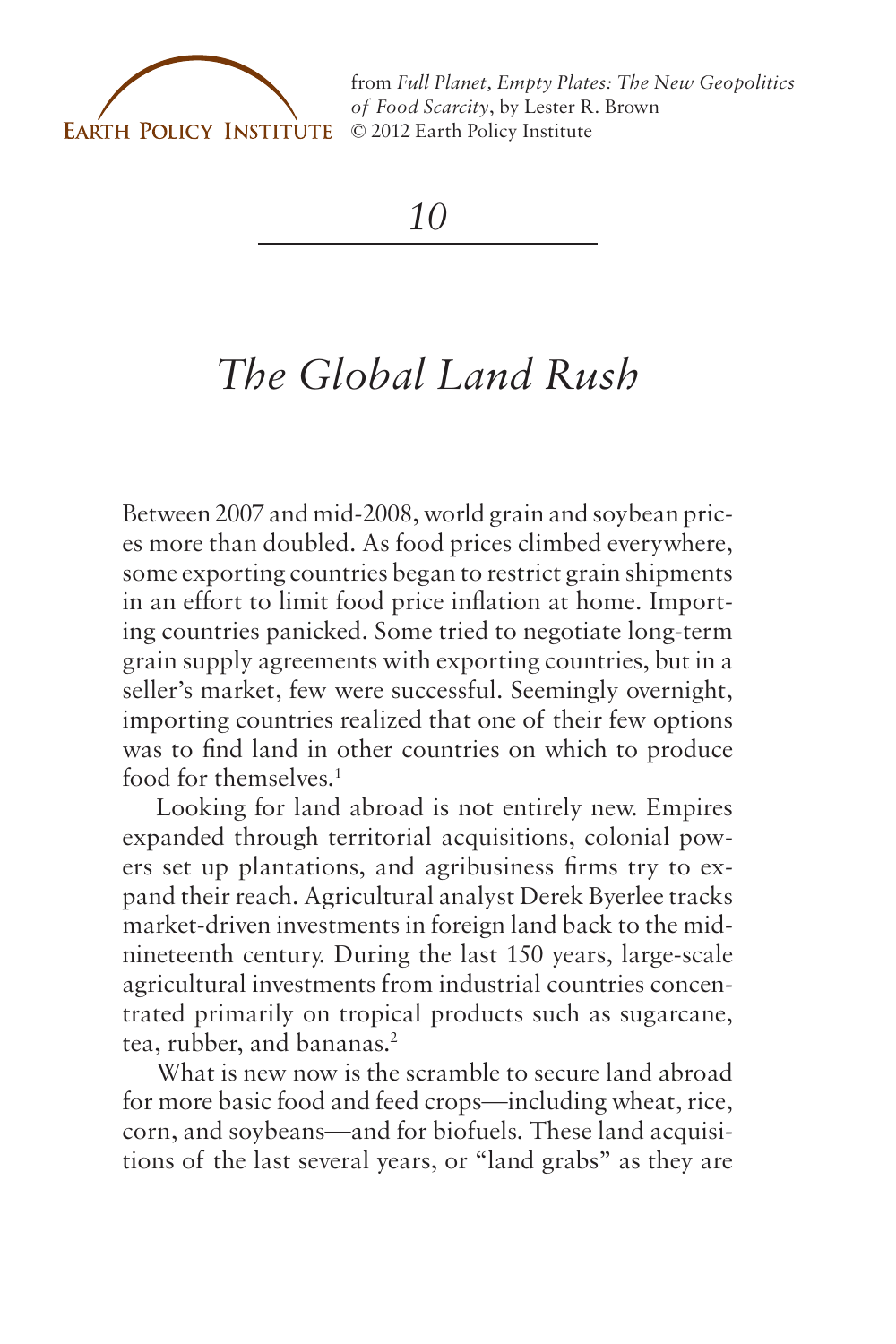sometimes called, represent a new stage in the emerging geopolitics of food scarcity. They are occurring on a scale and at a pace not seen before.

Among the countries that are leading the charge to buy or lease land abroad, either directly through government entities or through domestically based agribusiness firms, are Saudi Arabia, South Korea, China, and India. Saudi Arabia's population has simply outrun its land and water resources. The country is fast losing its irrigation water and will soon be totally dependent on imports from the world market or overseas farming projects for its grain.<sup>3</sup>

South Korea, which imports over 70 percent of its grain, is a major land investor in several countries. In an attempt to acquire 940,000 acres of farmland abroad by 2018 for corn, wheat, and soybean production, the Korean government will reportedly help domestic companies lease farmland or buy stakes in agribusiness firms in countries such as Cambodia, Indonesia, and Ukraine.4

China, faced with aquifer depletion and the heavy loss of cropland to urbanization and industrial development, is also nervous about its future food supply. Although it was essentially self-sufficient in grain from 1995 onward, within the last few years China has become a leading grain importer. It is by far the top importer of soybeans, bringing in more than all other countries combined.<sup>5</sup>

India, with a huge and growing population to feed, has also become a major player in land acquisitions. With irrigation wells starting to go dry, with the projected addition of 450 million people by mid-century, and with the prospect of growing climate instability, India too is worried about future food security.<sup>6</sup>

Among the other countries jumping in to secure land abroad are Egypt, Libya, Bahrain, Qatar, and the United Arab Emirates (UAE). For example, in early 2012 Al Ghurair Foods, a company based in the UAE, announced it would lease 250,000 acres in Sudan for 99 years on which to grow wheat, other grains, and soybeans. The plan is that the resulting harvests will go to the UAE and other Gulf countries.<sup>7</sup>

In tracking this worldwide land grab surge, accurate information has been difficult to find. Perhaps because of the politically sensitive nature of land grabs, separating rumor from reality remains a challenge. At the outset, the increasing frequency of news reports mentioning deals seemed to indicate that the phenomenon was growing, but no one was systematically aggregating and verifying data on this major agricultural development. Many groups have relied on GRAIN, a small nongovernmental organization (NGO) with a shoestring budget, and its compilations of media reports on land grabs. A much-anticipated World Bank report, first released in September 2010 and updated in January 2011, used GRAIN's online collection to aggregate land grab information, noting that GRAIN's was the only tracking effort that was global in scope.<sup>8</sup>

In its report, the World Bank identified 464 land acquisitions that were in various stages of development between October 2008 and August 2009. It reported that production had begun on only one fifth of the announced projects, partly because many deals were made by land speculators. The report offered several other reasons for the slow start, including "unrealistic objectives, price changes, and inadequate infrastructure, technology, and institutions."9

The amount of land involved was known for only 203 of the 464 projects, yet it still came to some 140 million acres—more than is planted in corn and wheat combined in the United States. Particularly noteworthy is that of the 405 projects for which commodity information was available, 21 percent were slated to produce biofuels and another 21 percent were for industrial or cash crops, such as rubber and timber. Only 37 percent of the projects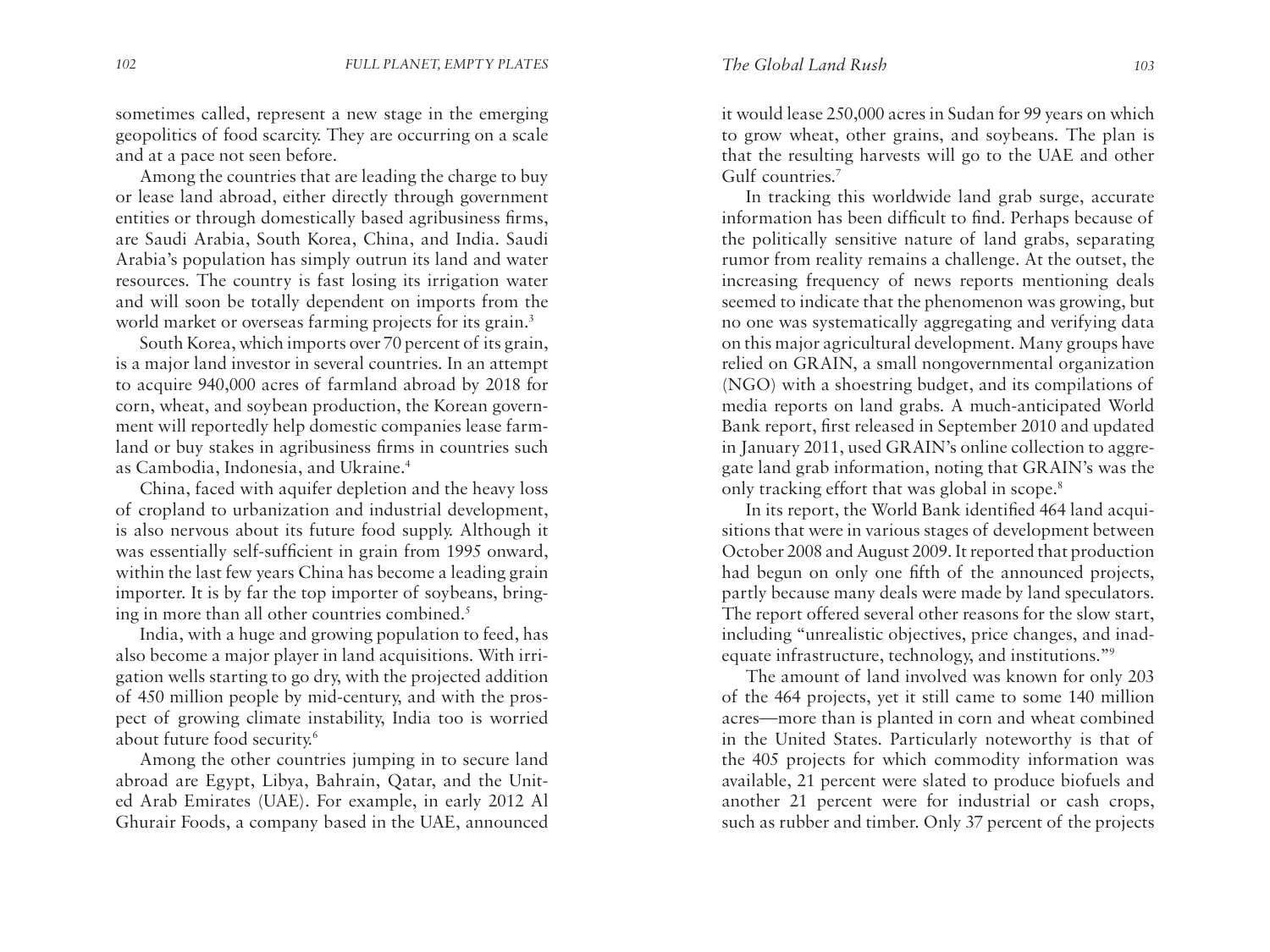involved food crops.10

Nearly half of these land deals, and some two thirds of the land area, were in sub-Saharan Africa—partly because land is so cheap there compared with land in Asia. In a careful evidence-based analysis of land grabs in sub-Saharan Africa between 2005 and 2011, George Schoneveld from the Center for International Forestry Research reported that two thirds of the area acquired there was in just seven countries: Ethiopia, Ghana, Liberia, Madagascar, Mozambique, South Sudan, and Zambia. In Ethiopia, for example, an acre of land can be leased for less than \$1 a year, whereas in land-scarce Asia it can easily cost \$100 or more.11

Nevertheless, the second-ranking region in land area involved was Southeast Asia, including Cambodia, Laos, the Philippines, and Indonesia. Countries have also sought land in Latin America, especially in Brazil and Argentina. The state-owned Chinese firm Chongqing Grain Group, for example, has reportedly begun harvesting soybeans on some 500,000 acres in Brazil's Bahia state for export to China. The company announced in early 2011 that as part of a multibillion-dollar investment package in Bahia, it would develop a soybean industrial park with facilities capable of crushing 1.5 million tons of soybeans a year.12

Unfortunately, the countries selling or leasing their land for the production of agricultural commodities to be shipped abroad are typically poor and, more often than not, those where hunger is chronic, such as Ethiopia and South Sudan. Both of these countries are leading recipients of food from the U.N. World Food Programme. Some of these land acquisitions are outright purchases of land, but the overwhelming majority are long-term leases, typically 25 to 99 years.<sup>13</sup>

In response to rising oil prices and a growing sense of oil insecurity, energy policies encouraging the production and use of biofuels are also driving land acquisitions. This results in either clearing new cropland or making existing cropland unavailable for food production. The European Union's renewable energy law requiring 10 percent of its transport energy to come from renewable sources by 2020, for instance, is encouraging agribusiness firms to invest in land to produce biofuels for the European market. In sub-Saharan Africa, many investors have planted jatropha (an oilseed-bearing shrub) and oil palm trees, both sources for biodiesel.<sup>14</sup>

One company, U.K.-based GEM BioFuels, has leased 1.1 million acres in 18 communities in Madagascar on which to grow jatropha. At the end of 2010 it had planted 140,000 acres with this shrub. But by April 2012 it was reevaluating its Madagascar operations due to poor project performance. Numerous other firms planning to produce biodiesel from jatropha have not fared much better. The initial enthusiasm for jatropha is fading as yields are lower than projected and the economics just do not work out.<sup>15</sup>

Sime Darby, a Malaysia-based company that is a big player in the world palm oil economy, has leased 540,000 acres in Liberia to develop oil palm and rubber plantations. It planted its first oil palm seedling on the acquired land in May 2011, and the company plans to have it all in production by 2030.16

Thus we are witnessing an unprecedented scramble for land that crosses national boundaries. Driven by both food and energy insecurity, land acquisitions are now also seen as a lucrative investment opportunity. Fatou Mbaye of ActionAid in Senegal observes, "Land is quickly becoming the new gold and right now the rush is on."17

Investment capital is coming from many sources, including investment banks, pension funds, university endowments, and wealthy individuals. Many large investment funds are incorporating farmland into their portfolios. In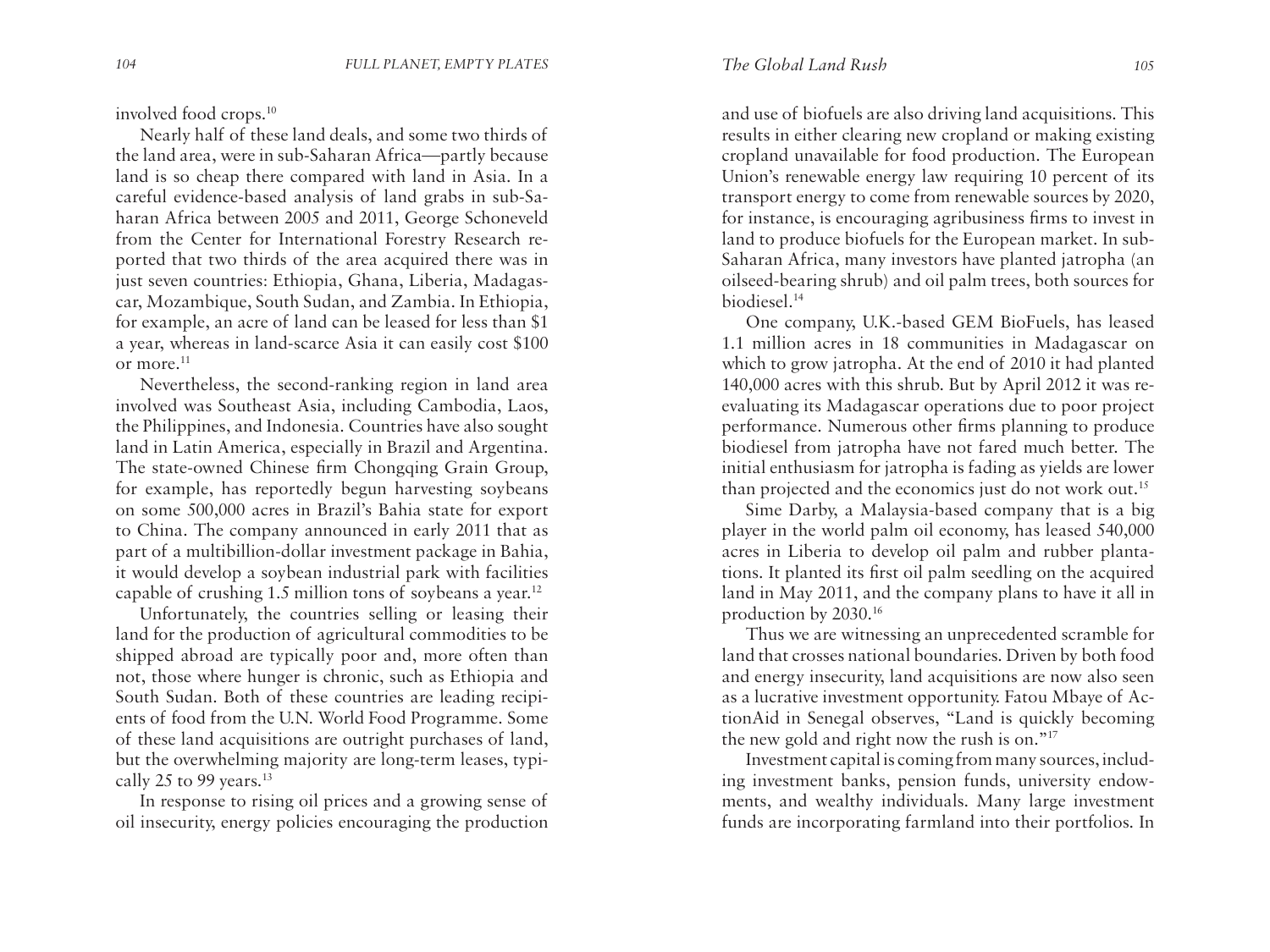addition, there are now many funds dedicated exclusively to farm investments. These farmland funds generated a rate of return from 1991 to 2010 that was roughly double that from investing in gold or the S&P 500 stock index and seven times that from investing in housing. Most of the rise in farmland earnings has come since 2003.18

Many investors are planning to use the land acquired, but there is also a large group of investors speculating in land who have neither the intention nor the capacity to produce crops. They sense that the recent rises in food prices will likely continue, making land even more valuable over the longer term. Indeed, land prices are on the rise almost everywhere.19

Land acquisitions are also water acquisitions. Whether the land is irrigated or rainfed, a claim on the land represents a claim on the water resources in the host country. This means land acquisition agreements are a particularly sensitive issue in water-stressed countries.

In an article in *Water Alternatives*, Deborah Bossio and colleagues analyze the effect of land acquisition in Ethiopia on the demand for irrigation water and, in turn, its effect on the flow of the Nile River. Compiling data on 12 confirmed projects with a combined area of 343,000 acres, they calculate that if this land is all irrigated, as seems likely, the irrigated area in the region would increase sevenfold. This would reduce the average annual flow of the Blue Nile by approximately 4 percent.<sup>20</sup>

Acquisitions in Ethiopia, where most of the Nile's headwaters begin, or in the Sudans, which also tap water from the Nile, mean that Egypt will get less water, thus shrinking its wheat harvest and pushing its already heavy dependence on imported wheat even higher.<sup>21</sup>

Massive land acquisitions raise many questions. Since productive land is not often idle in the countries where the land is being acquired, the agreements mean that many

local farmers and herders will simply be displaced. Their land may be confiscated or it may be bought from them at a price over which they have little say, leading to the public hostility that often arises in host countries.

In addition, the agreements are almost always negotiated in secret. Typically only a few high-ranking officials are involved, and the terms are often kept confidential. Not only are key stakeholders such as local farmers not at the negotiating table, they often do not even learn about the agreements until after the papers are signed and they are being evicted. Unfortunately, it is often the case in developing countries that the state, not the farmer, has formal ownership of the land. Against this backdrop, the poor can easily be forced off the land by the government.<sup>22</sup>

The displaced villagers will be left without land or livelihoods in a situation where agriculture has become highly mechanized, employing few people. The principal social effect of these massive land acquisitions may well be an increase in the ranks of the world's hungry.

The Oakland Institute, a California-based think tank, reports that Ethiopia's huge land leases to foreign firms have led to "human rights violations and the forced relocation of over a million Ethiopians." Unfortunately, since the Ethiopian government is pressing ahead with its land lease program, many more villagers are likely to be forcibly displaced.<sup>23</sup>

In a landmark article on African land grabs in the *Observer*, John Vidal quotes an Ethiopian, Nyikaw Ochalla, from the Gambella region: "The foreign companies are arriving in large numbers, depriving people of land they have used for centuries. There is no consultation with the indigenous population. The deals are done secretly. The only thing the local people see is people coming with lots of tractors to invade their lands." Referring to his own village, where an Indian corporation is taking over, Ochalla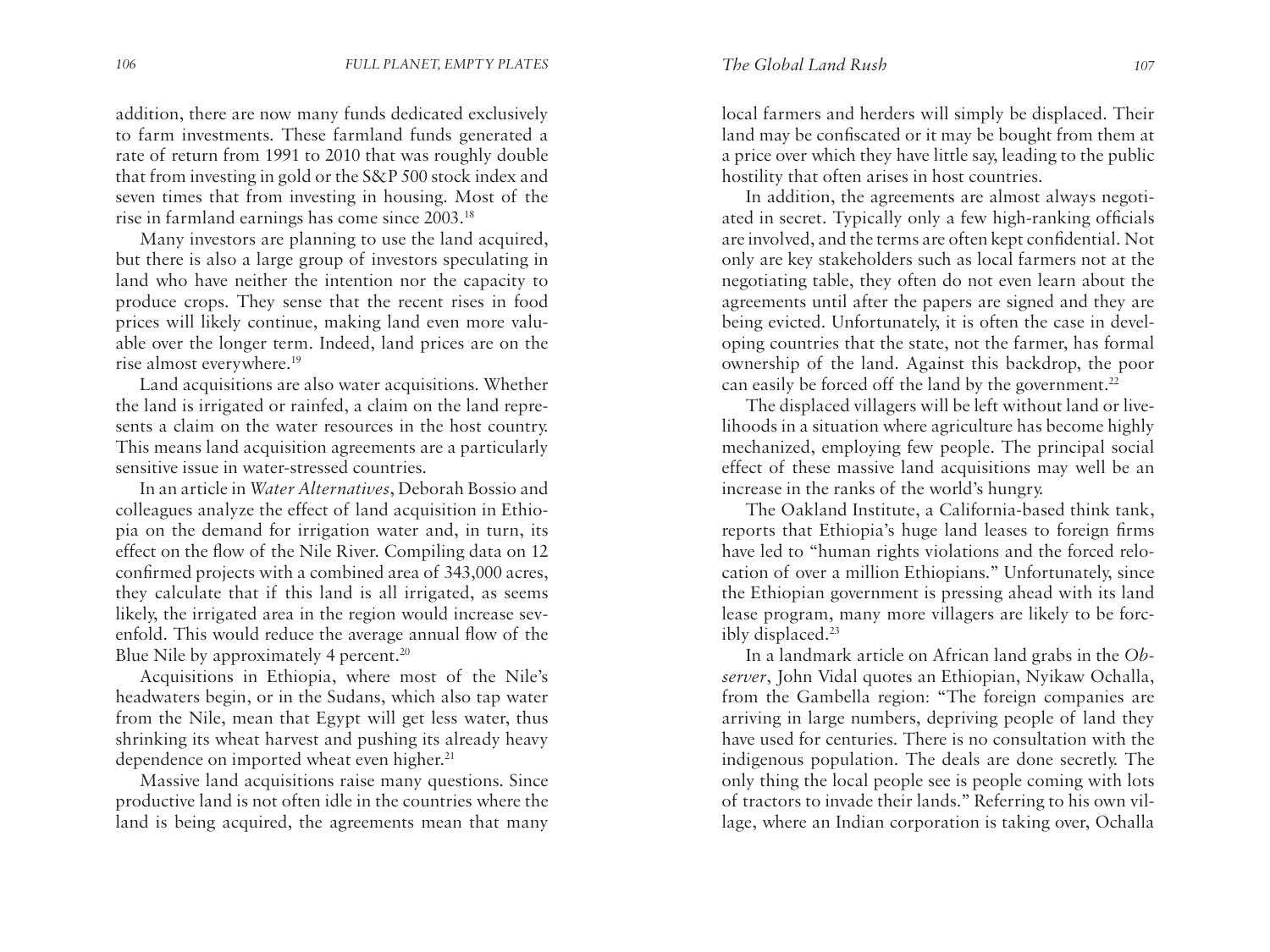says, "Their land has been compulsorily taken and they have been given no compensation. People cannot believe what is happening."<sup>24</sup>

Hostility of local people to land grabs is the rule, not the exception. China, for example, signed an agreement with the Philippine government in 2007 to lease 2.5 million acres of land on which to produce crops that would be shipped home. Once word leaked out, the public outcry much of it from Filipino farmers—forced the government to suspend the agreement. A similar situation developed in Madagascar, where a South Korean firm, Daewoo Logistics, had pursued rights to more than 3 million acres of land, an area half the size of Belgium. This helped stoke a political furor that led to a change in government and cancellation of the agreement.<sup>25</sup>

How productive will the land be that actually ends up being farmed? Given the level of agricultural skills and technologies likely to be used, in most cases robust gains in yields could be expected. As demonstrated in Malawi (see Chapter 7), simply applying fertilizer to nutrient-depleted soils where rainfall is adequate and using improved seed can easily double grain yields.<sup>26</sup>

Perhaps the more important question is, What will be the effects on the local people? The Malawi program's approach of directly helping local farmers can dramatically expand food production, raise the income of villagers, reduce hunger, and earn foreign exchange—a win-win-winwin situation. This contrasts sharply with the lose-loselose situation accompanying land grabs—villagers lose their land, their food supply, and their livelihoods.

There will be some spectacular production gains in some countries; there will undoubtedly also be failures. Some projects have already been abandoned. Many more will be abandoned simply because the economics do not pan out. Long-distance farming, with the transportation

and travel involved, can be costly, particularly when oil prices are high.

Overall, while announcements of new land acquisitions have been popping up with alarming frequency, the actual development of acquired land has been slow. Investors tend to focus on the costs of producing the crops without sufficiently considering the cost of building the modern agricultural infrastructure needed to support successful development of the tracts of acquired land. In most sub-Saharan African countries, there is little of this infrastructure, which means the cost to an investor of developing it can be overwhelming.<sup>27</sup>

In some countries, it will take years to build the roads needed to both bring in agricultural inputs, such as fertilizer, and move the farm products out. Beyond this, there is a need for a local supply of either electric power or diesel fuel to operate irrigation pumps. A full-fledged farm equipment maintenance support system is needed, lest equipment is left idle while waiting for repair people and parts to come from afar. Maintaining a fleet of tractors, for example, requires not only trained mechanics but also an onsite inventory of things like tires and batteries. Grain elevators and grain dryers are essential for storing grain. Fertilizer and fuel storage facilities have to be constructed.

Another complicating factor is navigating the various governmental regulations and procedures. For example, as almost all the equipment and inputs needed in a modern farming operation have to be imported, this requires a familiarity with customs procedures. In addition, various permits may be required for such things as drilling irrigation wells, building irrigation canals, or tapping into the local electrical grid if one exists.<sup>28</sup>

When Saudi Arabia decided to invest in cropland, it created King Abdullah's Initiative for Saudi Agricultural Investment Abroad, a program to facilitate land acquisi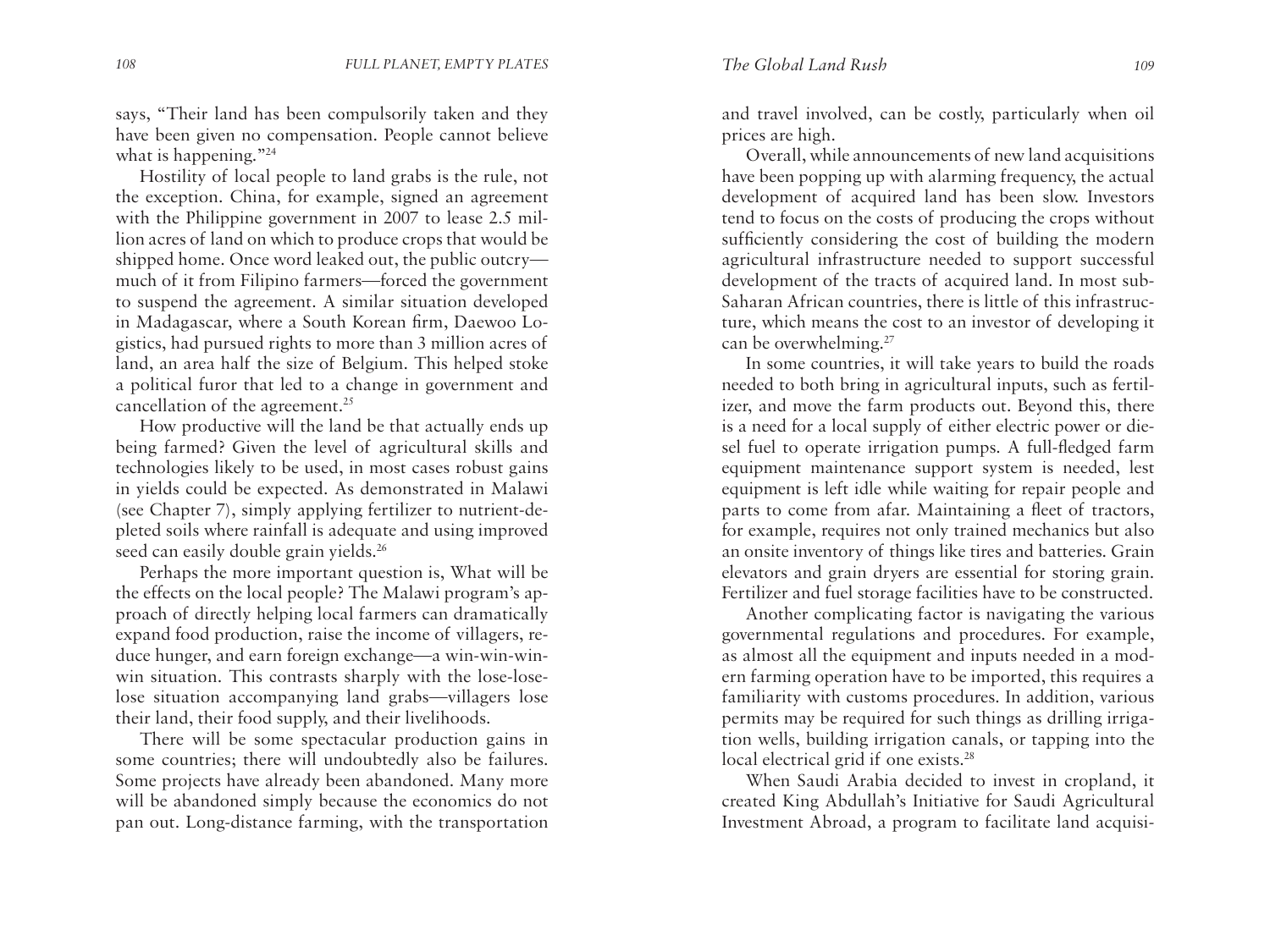tions and farming in other countries, including Sudan, Egypt, Ethiopia, Turkey, Ukraine, Kazakhstan, the Philippines, Viet Nam, and Brazil. The Saudi Ministry of Commerce and Industry recently launched an inquiry to find out why things were moving at such a glacial pace. What they learned is that simply acquiring tracts of land abroad is only the first step. Modern agriculture depends on heavy investment in a supporting infrastructure, something that is costly even for the oil-rich Saudis.29

There is also a huge knowledge deficit associated with launching new farming projects in countries where soils, climate, rainfall, insect pests, and crop diseases are far different from those in the investor country. There almost certainly will be unforeseen outbreaks of plant disease and insect infestations as new crops are introduced, particularly since so many of the land deals are in tropical and subtropical regions.

A lack of familiarity with the local environment brings with it a wide range of risks. The Indian firm Karuturi Global is the world's largest producer of cut roses, which it grows in Ethiopia, Kenya, and India for high-income markets. The company has recently entered the land rush, jumping at an offer in 2008 to farm up to 740,000 acres of land in Ethiopia's Gambella region. In 2011, the company planted its first corn crop in fertile land along the Baro River. Recognizing the possibility of flooding, Karuturi invested heavily in building dikes along the river. Unfortunately the dikes were not sufficient: 50,000 tons of corn were lost to flash flooding. Fortunately for Karuturi, the company was large enough to survive this heavy loss.<sup>30</sup>

The bottom line is that investors face steep cost curves in bringing this land into production. Even though the land itself may be relatively inexpensive, the food grown under these conditions and shipped to home countries will be some of the most costly food ever produced.

Although the flurry of large-scale land acquisitions began in 2008, as of 2012 there were only a few relatively small harvests to point to. The Saudis harvested their first rice crop in Ethiopia, albeit a very small one, in late 2008.31

In 2009, South Korea's Hyundai Heavy Industries harvested some 4,500 tons of soybeans and 2,000 tons of corn on a 25,000-acre farm it took over from Russian owners, roughly 100 miles north of Vladivostok. Hyundai had planned to expand production rapidly to 100,000 tons of corn and soybeans by 2015. But in 2012 it anticipated producing only 9,000 tons of crops, putting it far behind schedule for reaching its 2015 goal. The advantage for Hyundai was that this was already a functioning farm. The supporting infrastructure was already in place. Yet even if Hyundai reaches its 100,000-ton goal, this will cover just 1 percent of South Korea's consumption of these commodities.<sup>32</sup>

Another of the acquisitions that appears to be progressing is in South Sudan, where the Egyptian private equity company Citadel Capital has leased 260,000 acres for agriculture. In 2011 it began production with a 1,500-acre trial of chickpeas. The plan is to scale the area in chickpeas up to 130,000 acres in five years. The overall goal is to grow crops, eventually including corn and sorghum as well, for which there is a large local market and to produce them at well under the price of imports. This particular project is apparently intended to produce for local consumption. Unfortunately, this is not the case for the great majority of foreign acquisitions.33

Land acquisitions, whether to produce food, biofuels, or other crops, raise questions about who will benefit. Even if some of these projects can dramatically boost land productivity, will local people gain from this? When virtually all the inputs—the farm equipment, the fertilizer, the